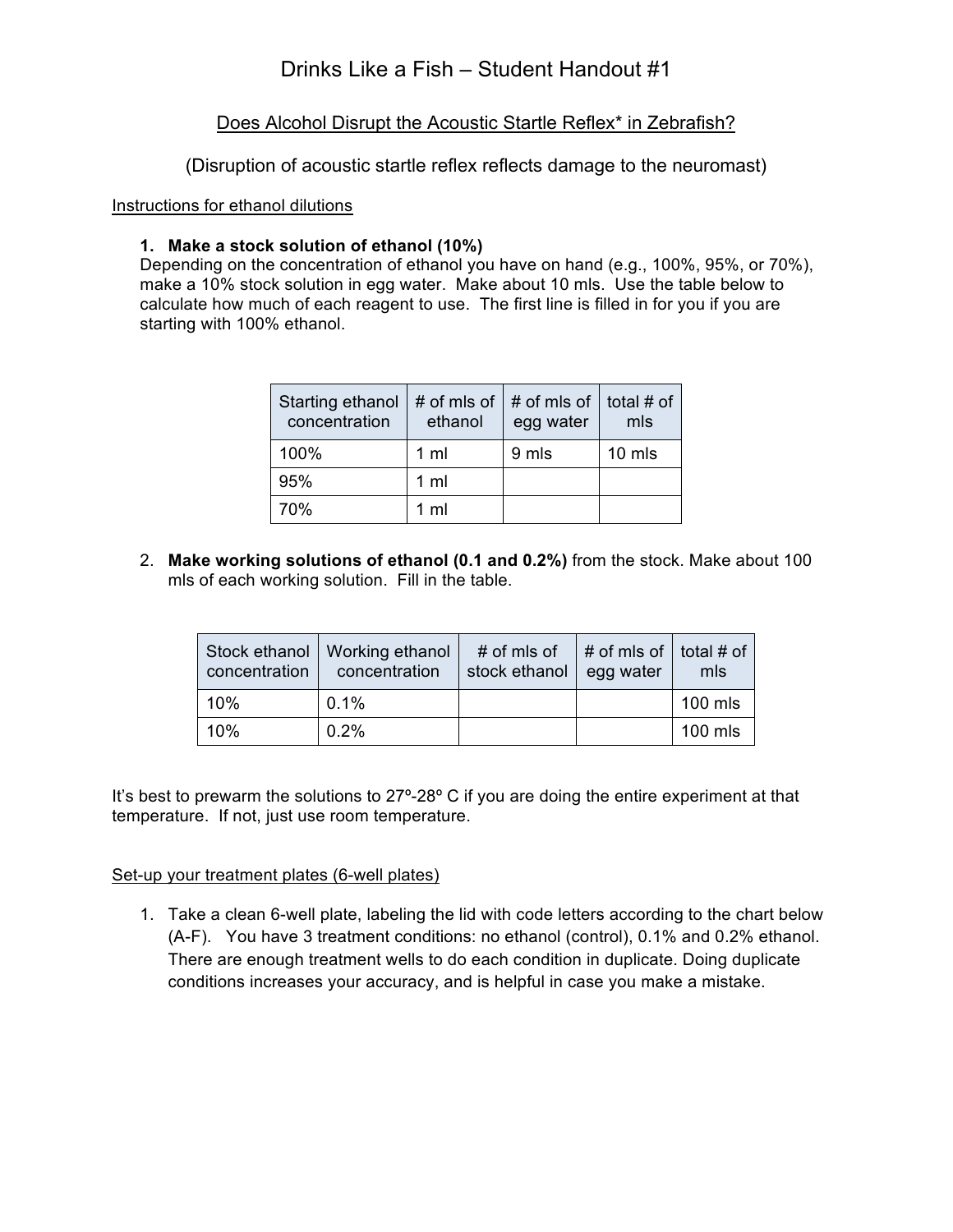# Drinks Like a Fish – Student Handout #1

| <b>Well Label</b> | Solution for Experimental Treatment (9 mls)     |
|-------------------|-------------------------------------------------|
| A                 | Control – Egg water alone                       |
| B                 | 0.1% Ethanol                                    |
| C.                | 0.2% Ethanol                                    |
| D                 | Control – Egg water alone (duplicate of Well A) |
| F.                | 0.1% Ethanol (duplicate of Well B)              |
|                   | 0.2% Ethanol (duplicate of Well C)              |

2. You can label the wells as follows (use a "Sharpie") Label the net-inserts the same way.



- 3. Add 2 mls of the corresponding solutions (pre-warmed) to each well (use your table above)
- 4. Add the net-inserts into the wells
- 5. Add the remaining 7 mls of solution into the net well-insert (this helps avoid air bubbles)

#### Expose the 4 day old zebrafish to the treatment solutions

- 1. Transfer 10 zebrafish into the net well-inserts containing 9 mls of prewarmed egg water (with or without alcohol) using a pipette
- 2. Place the lid on the plate and then wrap the plate with parafilm or plastic wrap to prevent evaporation.